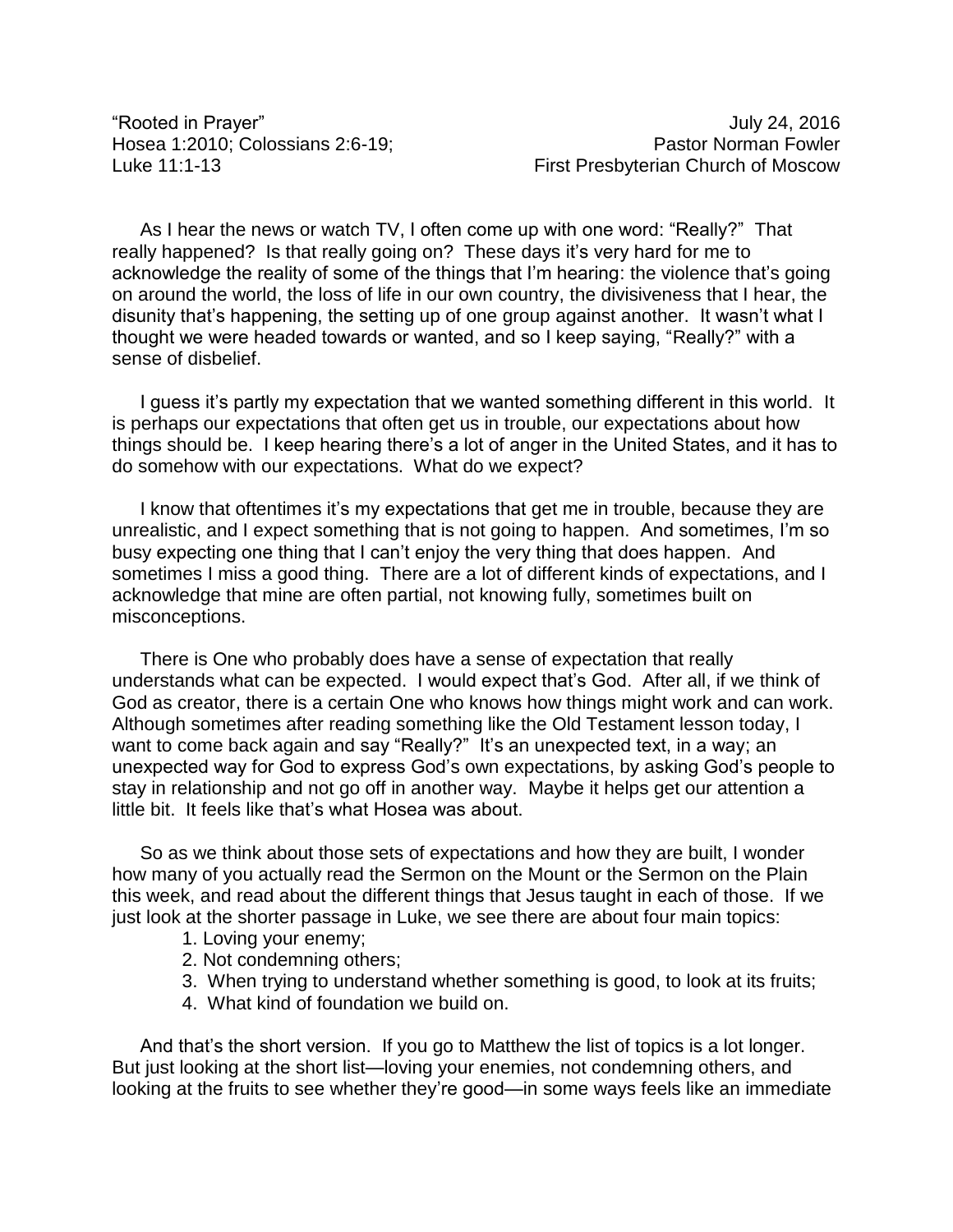contrast with what society tells me about what I should know and do. Judging and condemning one another seems to be rampant these days. I'm having a hard time seeing how we're loving our enemies. Jesus' teaching feels a little contrary to the world around us, what society seems to teach us, what the trajectory of the world seems to be. We seem to deal with our problems with violence somehow. I mean, loving your enemies and being told to go kill somebody is a very different thing. There seems to be some kind of contradiction there. And so we might again say something like, "Really?"

In some ways I think that is the question. What's real? Because it feels to me like in our society today we don't take God seriously. Is God real? Did God create everything that is? Is God really present? If you answer that in the affirmative as I would tend to do, God is real. God is present. God cares about God's people, God cares about God's creation. What does that really mean?

When I accept that God is real, it feels to me like I am accepting that something is more real than anything that human thought can come up with—more real than, as Paul puts it, "The philosophies and human ways of thinking." And yet, I think it is very hard to live today as if God is real, because we live in a society that doesn't pay attention to God, or that thinks God is the problem—or at least religion is the problem. But if God is real, what do we do? How do we listen? Do we notice the difference that God brings to us, like in these two sermons of Jesus?

Now, I often feel like it's easy to go on and say, "These are the things we supposed to do..." And I'm not sure it's that simple. Because it feels to me like as we confront the struggle with allowing God to be real, there has to be a way to enter into the realness of God, a relationship with God. And I think that's why Jesus, in the middle of the Sermon on the Mount, talks about the Lord's Prayer. I think that's why, as we go on in Luke, the disciples see Jesus praying and they recognize there's something there that's important, and again he teaches them the Lord's Prayer.

When Paul is talking about being rooted and built in faith in Jesus, in Christ, there has to be a way for that to happen. I think I mentioned one way last week: we read, we listen to the word of Jesus, we listen to scripture. The second of those is prayer, the opportunity to pray. The word prayer means "coming and speaking with", "asking", "opening ourselves." There's one root in the Old Testament that means simply "coming and being in the presence of." As I look at the words of Jesus and I think about the challenging way it strikes me and how it's so different from what it feels like our society is telling us today, to do that seems almost impossible. That's why I think we're directed again to prayer. And as Jesus teaches his disciples to pray, I think he gives us some building blocks to faith that will allow us to deal with the world.

We can briefly look at the building blocks that are in the Lord's Prayer. Hallowed be thy name, honor God. Thy will be done on earth as it is in heaven. So, honor God, care about God's will, and then we can acknowledge our need for sustenance, and then our even a deeper need for forgiveness.